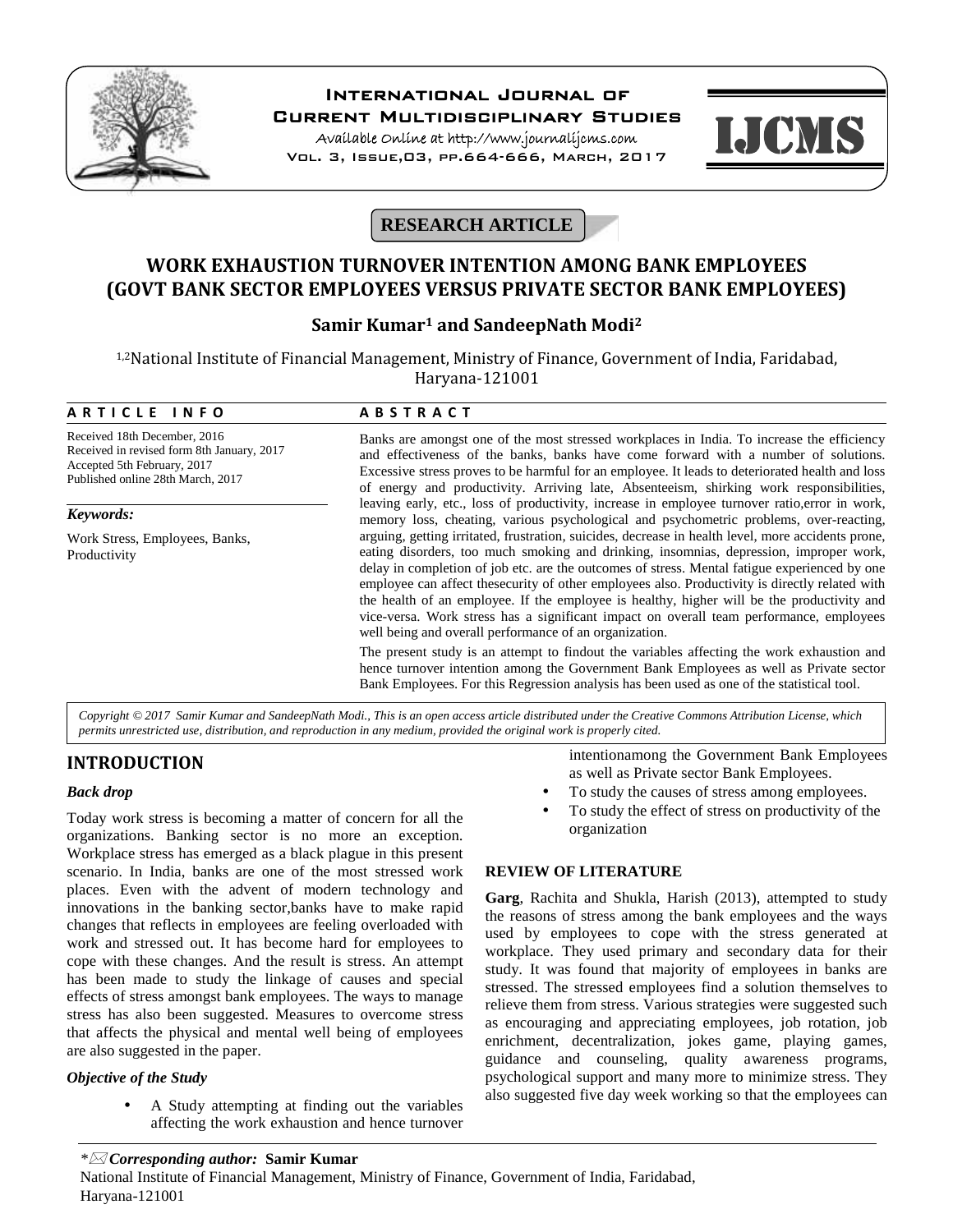get more time for relaxation and their family and discharge other social obligations.

Azad, Tilottama(2014), conducted a casual research in the banks of Bhopal in which he defined various variables such as long working hours, inadequate reward system, lack of job autonomy, organizational culture, role conflict , lack of management support that lead to stress in the banking sector. In his study, he analyzed the effect of variablesamong themselves. The study aims to study the cause effect relationship between all these factors on the health and life of an individual. He concluded that management should take initiatives and stress relief programs should be started to minimize stress in the banks.

G., Gopika (2014), attempted to study the experience level of employees and the relative impact of experience on stress level changes. The primary aim of the study was to analyze the level of stress among the bank employees. Sample size of study was 100 private and public sector banks in Ernakulam district of Kerala. Pilot testing was conducted. Questionnaire was designed. Employees were interviewed so that information on their perception about their banks could be collected and the problems which they face both directly and indirectly in the discharge of their responsibilities could be identified. Various factors which cause stress were identified.

### **METHODOLOGY**

A Study attempting at finding out the variables affecting the work exhaustion and hence turnover intention was carried out in the NCR during 2016-17. The study was confined to Employees of Private Sector Banks. Bank employees working at the executive level and Employees of Govt Sector Bank.A sample of 150 respondents each from Employees of Govt Sector Bank andPrivate Sector Bank was taken.

#### *Testing of Hypothesis*

The following hypotheses were tested for the Govt Bank Employee, as well as for the Private Bank Employess.

- **H1:** Perceived workload will positively influence work exhaustion (WE) among Employees
- **H2:** Job Autonomy will negatively influence WE among the Employees. If job autonomy is low then the WE will be high.
- **H3:** Fairness of reward will negatively influence work exhaustion among the working women. If the fairness of reward is high then the work exhaustion will be low.
- **H4:** Work exhaustion will positively influence the turnover intention among the Employees of Banks. If the work exhaustion is high, the turnover intention will also be high.

To test the above hypothesis, a questionnaire was prepared having subscales measuring each of the constructs listed in the Moore's model. The subscales were assessed by using an 8 point Likert Scale. The subscales were on: job autonomy, work-family conflict, work exhaustion, perceived workload, and fairness of reward and turnover intentions.

Before analyzing the data obtained from the filled-in questionnaire, the reliability and validity of the scales used in the study for both the Employees of Private Sector Bank

Bankand Employees of Govt Sector Bank were tested. To check the reliability of the scale, Cronbach alpha was used and the value was found to be quite high, indicating that a further analysis could be carried on the data.

#### *Analysis*

The confirmatory factor analysis was conducted to assess the validity of the scale, both among the Employees ofPrivate Sector Banks, as well as among the Employees of Govt Sector Bank. The results were in accordance with the scale formulated. The five hypothesis could be mathematically written as –

$$
WE = f(PWL, FoR, JA, WFC)
$$
 (1)

$$
TI = g (WE)
$$
 (2)

 $PWL =$  Perceived Workload  $FoR = \text{Fairness of }$  Rewards JA = Job Autonomy WFC = Work-Family Conflict WE = Work Exhaustion  $TI = Turnover$  Intention

Equation (1) states that work exhaustion depends upon the perceived workload, fairness of reward, job autonomy and work-family conflict. Equation (2) states that the turnover intention depends upon work exhaustion.

The regression model as given in equation (1) was estimated using the OLS method for the employees of Private Sector Banks, Bankexecutives, Employess of Govt Sector Bank and for the combined sample of the Employee private sector Bankand Employees of Govt Sector Bank. The results are reported below for each one of the categories.

#### *A. Regression equation of work exhaustion for Employees of Private*

#### *Sector Banks.*

 $WE = 3.464 + 0.06$  PWL –  $0.021JA + 0.395$  WFC – 0.308 FOR t value =  $(5.04)$ \*  $(0.564)$  (0.237)  $(3.924)^*$   $(3.533)^*$ \*= Significant at 1 per cent  $R^2 = 0.449$  $F$  value = 14.268

The regression results indicate that both the perceived workload and the work-family conflict positively influence the work exhaustion. This is evident from the positive signs of the estimated coefficients of the corresponding variables. This means if the perceived workload and work-family conflict increase, there is increased work exhaustion. Further, job autonomy and fairness of reward negatively influence work exhaustion. This is evident from the negative signs of the estimated coefficients of the corresponding variables. This means that if these two are increased in an organization, it will result in a reduction of the work exhaustion. It is found that work-family conflict and fairness of reward are significant variables in influencing work exhaustion as indicated by the one-tailed t test at a 1 per cent level. Work-family conflict is found to be the most important variable in influencing work exhaustion followed by the fairness of reward, perceived workload and job autonomy. The significance of  $R^2$  as tested by